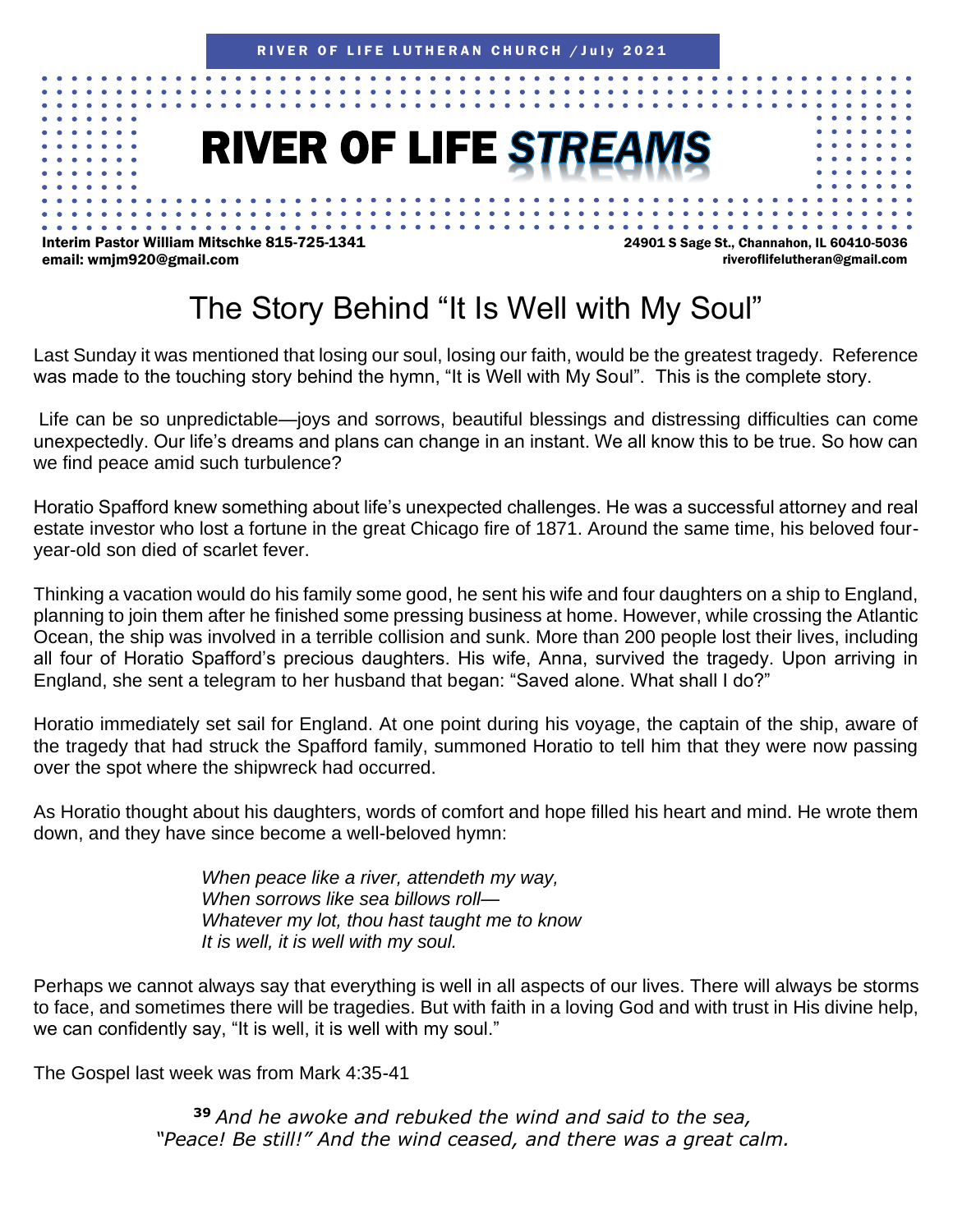

**July 4 – 9:30am Communion** . .**Pentecost 6 Independence Day**

> Rev. James King River of Life's First Pastor

**July 11 – 11:45am Communion** . . . . . . . . . .**Pentecost 7**

"Spiritual Blessings for the Chosen and Adopted" Ephesians 1:3-14

**July 18 – Communion** . . . . . . .**Pentecost 8** Guest Pastor ??

**July 25 – 11:45am Communion** . . . . . . . . .**Pentecost 9** "Lessons Learned in a Storm""

Mark 6:45-56

In Our Hearts & Prayers

**Judy Bremmer** (815) 457-2745 1215 Burns, Minooka, IL 60447

**Sandra Krause**, Lakeview Rehab Center 14716 S. Eastern Ave., Plainfield, IL 60544

#### **Bill Richardson,**

Our Lady of Angels Nursing Home 1201 Wyoming Ave., Joliet, IL 60435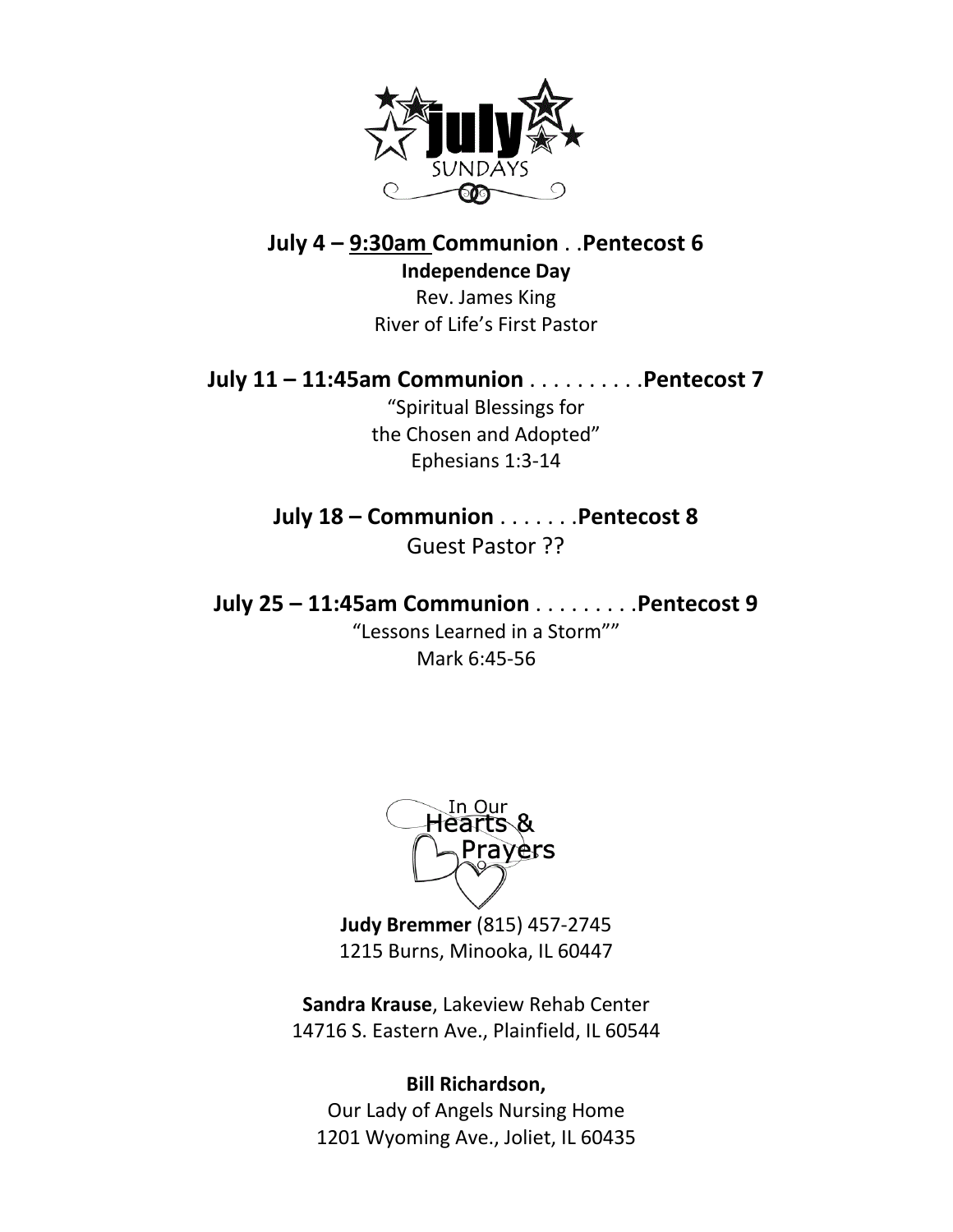

**Sunday School is out for the Summer**



### **Confirmation is out for the Summer**



Thank you to all who are helping in the Joliet Slammer fundraiser. We have sold 38 tickets thus far! There is still time to purchase a ticket for \$10. Remember that River of Life gets \$5 of every ticket sold!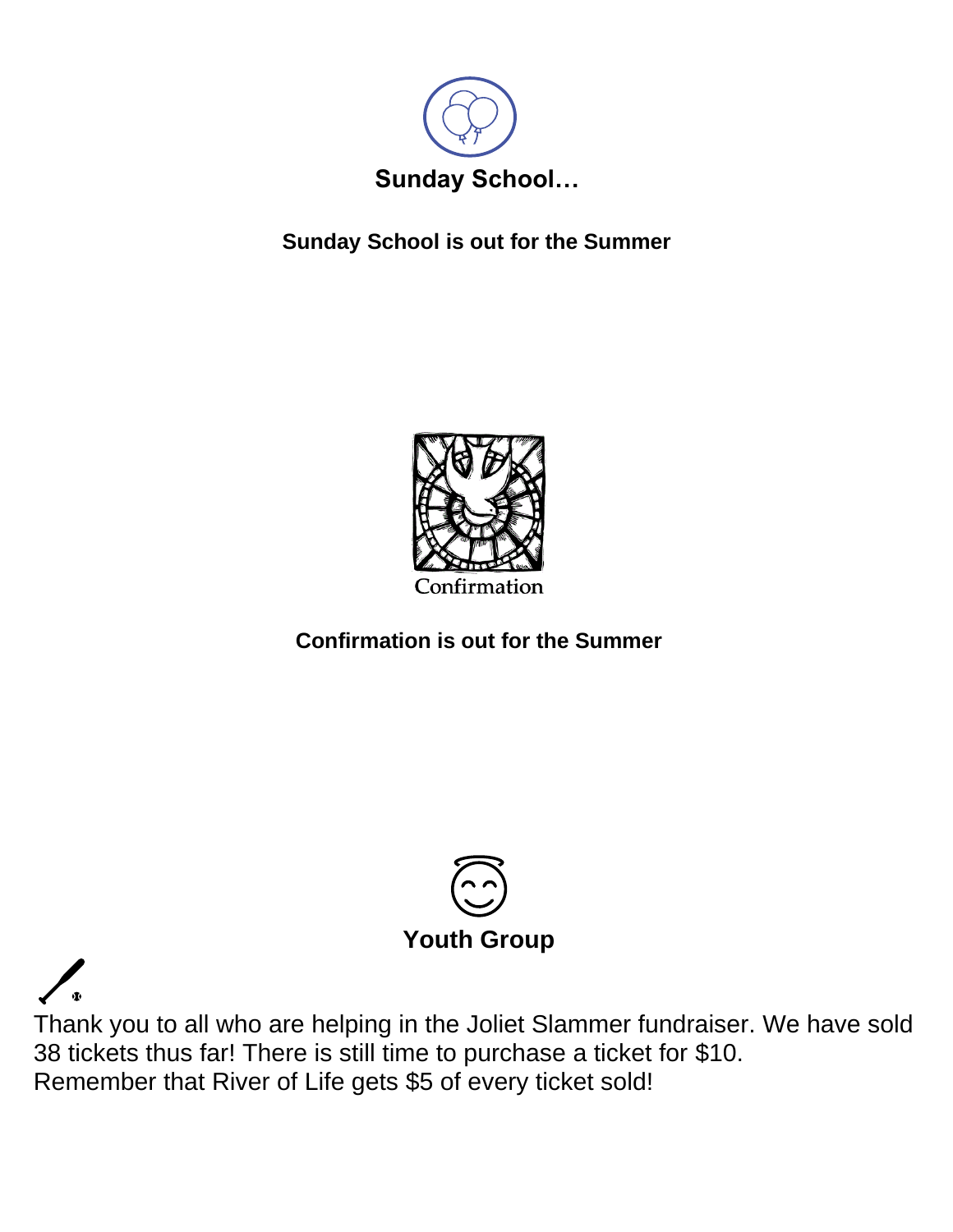# Please join us for a

I,





Please help support the River of -Life Lutheran Church, Channahon, IL by purchasing a Joliet Slammer baseball ticket for \$10.

> GATES OPEN @ 6:05 PM GAME STARTS @ 7:05 PM

**FRDAY July 30** 

CAN'T MAKE THAT DATE? NO BIGGIE!! GET A VOUCHER TO COME TO ANOTHER GAME!

Email riveroflifelutheran@gmail.com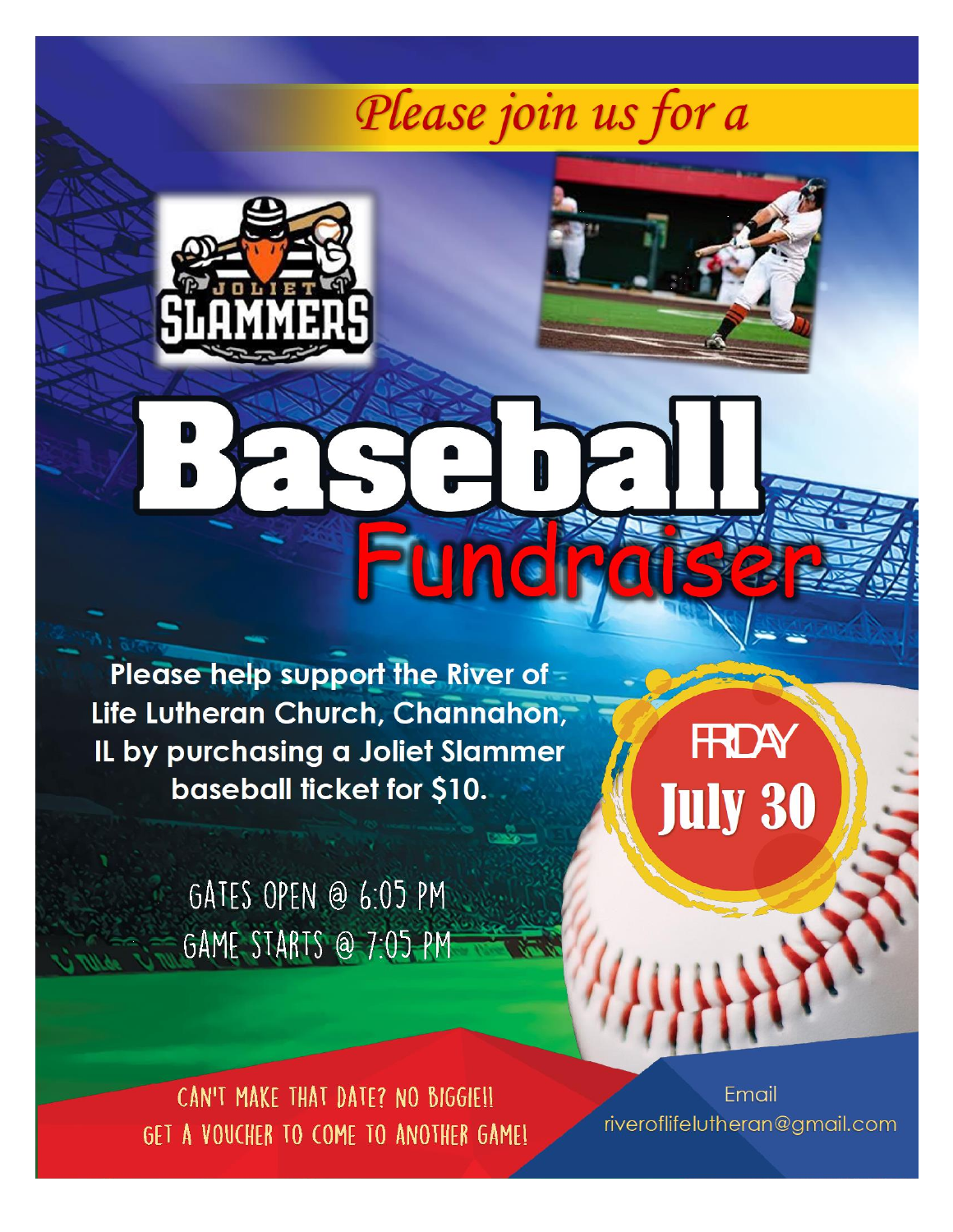**Adult Bible Study**

**Bible Class is out for the Summer**

## **Swaddling Clothes**

*Our outreach ministry for families!* Open only the 2<sup>nd</sup> Saturday of each month.

### July 10th **8:30 am – 12 pm**

We are looking for volunteers in the Swaddling Room on Wednesdays from  $6 - 7$  pm. If you are interested to help, please contact Pam Sterle or Amanda Graves. The more the merrier!

Swaddling is considering having a "Back to School" day for parents. We are looking for volunteers. If anyone would be interested in helping, please contact Pam Sterle or Amanda Graves. More info to come.

Jenny Sopkin

Please consider donating your time to this worthwhile ministry. Help is always needed and appreciated.